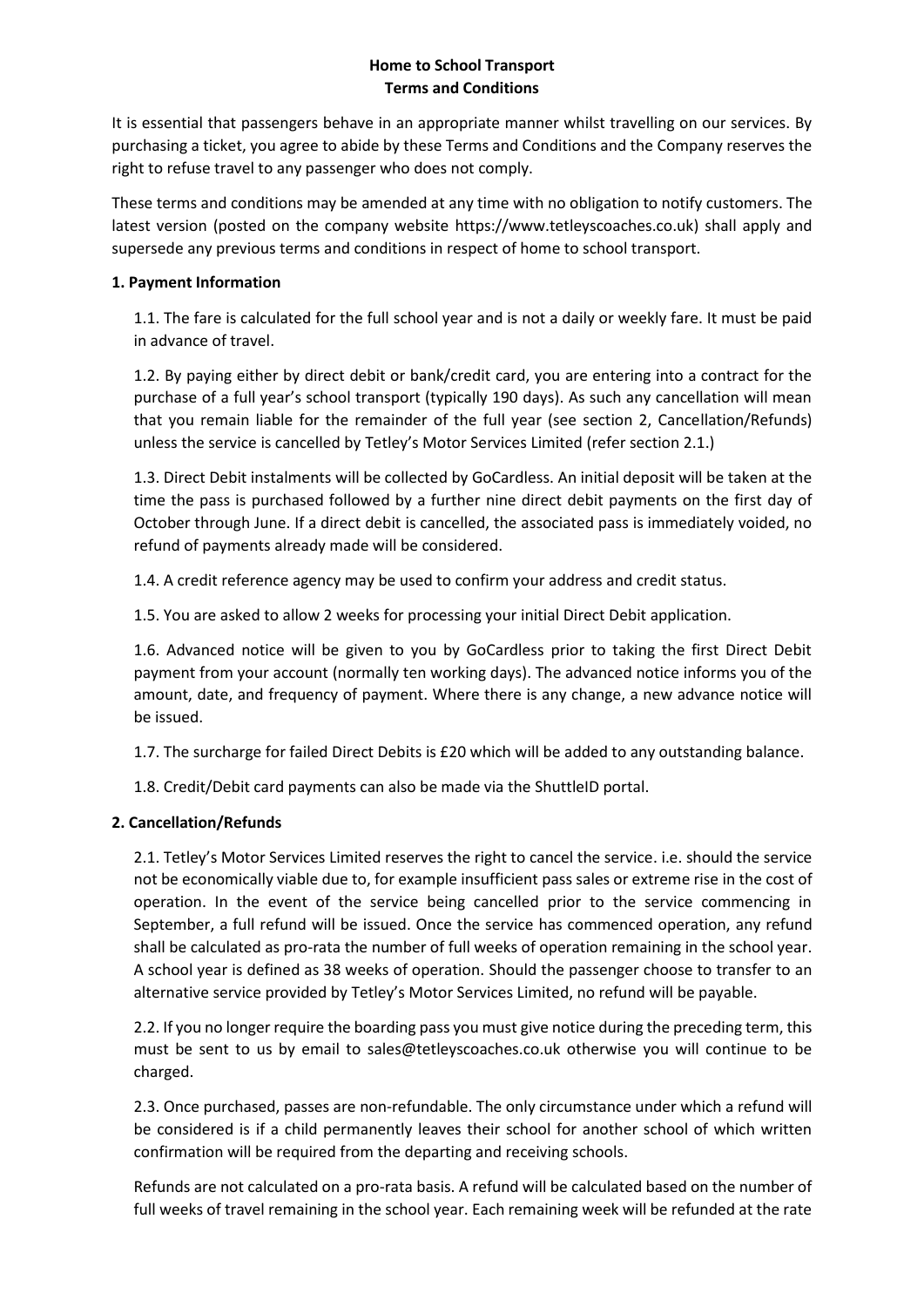of £15 per week. Once a request for a refund is received, the pass will be cancelled, and no further travel is permitted using that pass.

2.4. No refunds will be given in the last term of the school year unless the cancellation notice is received prior to the commencement of the term.

2.5. No refunds will be given to students who are excluded from the service (see section 4, Bus Travel Etiquette).

2.6. No refunds will be given if HM government or school authorities close the school for any reason, this clause supersedes clause 1.1.

2.7. In the event of covid-19, a pandemic, fire, or other event resulting in a full closure of the school of more than two consecutive weeks, a £15 refund will be made for each whole week the school continues to be closed after the two week initial period.

## **3. Boarding/Pass E-Ticket**

3.1. Boarding passes/e-tickets will be available in the ShuttleID customer portal immediately after payment or direct debit has been set up.

3.2. Once your boarding pass has been received, your child can commence to use the service immediately.

3.3. Your child must only use the service allocated and must show the boarding pass to the driver on every occasion or they may be refused access. NO TICKET - NO RIDE.

3.4. Tetley's Motor Services Limited reserves the right to withdraw the Boarding Pass/e-ticket if false information is supplied, or payment is not received by the due date. In the event of any misuse of the Boarding Pass or if the child/children do not conform to the relevant school's Code of Conduct for School Transport.

3.5. There is no allowance for non-attendance, be it for sickness, holiday, school outing, work experience or exclusion from school.

3.6. Planned non pupil days have been accounted for by Tetley's Motor Services Limited in reaching the annual fare price.

#### **4. Bus Travel Etiquette**

4.1. Students are expected to behave in a reasonable manner when travelling on the bus. They must not distract the attention of the driver. They must not throw objects around in or out of the bus. They must not distract drivers of other vehicles. They must not use abusive language.

4.2. Whilst travelling, students should remain seated. Under no circumstances should the driver be distracted. All students must use seat belts where fitted.

4.3. It is not permitted to consume food or drink on the bus.

4.4. In the event of continued disruption/misbehaviour, those responsible will be given a (STRIKE 1) verbal warning. Should the warning prove not to be enough, then a (STRIKE 2) written warning will be issued either by letter or email and sent directly to the parent/guardian and a 7-day ban will be applied. If this fails to resolve the issue, then the child/children will receive a (STRIKE 3) exclusion from the bus service permanently.

4.5. Any damage to the bus, arson or violent conduct will result in the immediate exclusion from the bus service and action to recover the cost of repair of the damage, replacement bus hire and any other costs will be taken.

4.6. It is up to the students to ensure that all belongings are taken with them at the end of each journey. The Company accepts no responsibility for any items left on the bus.